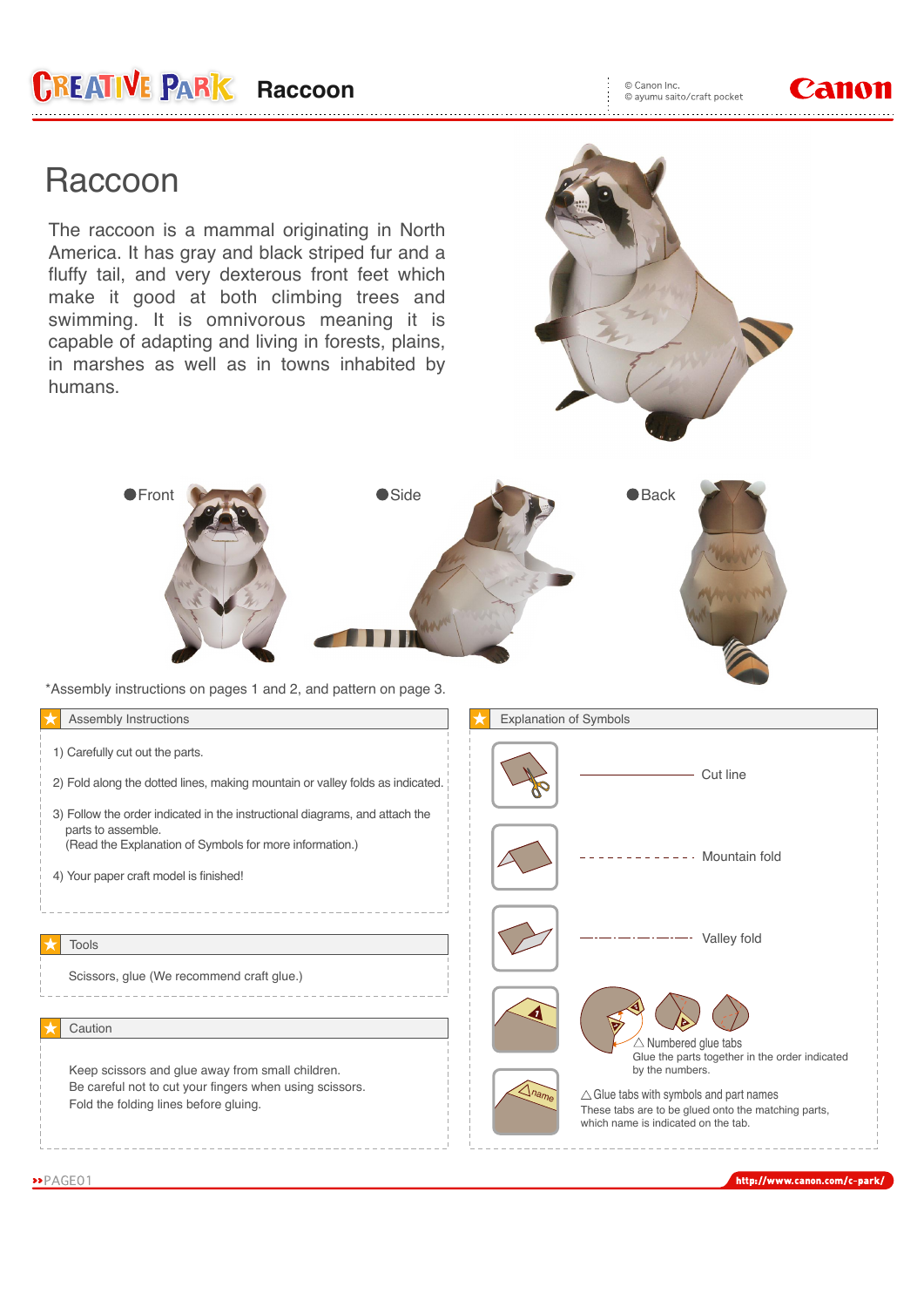**CREATIVE PARK Raccoon**

© Canon Inc.<br>© ayumu saito/craft pocket